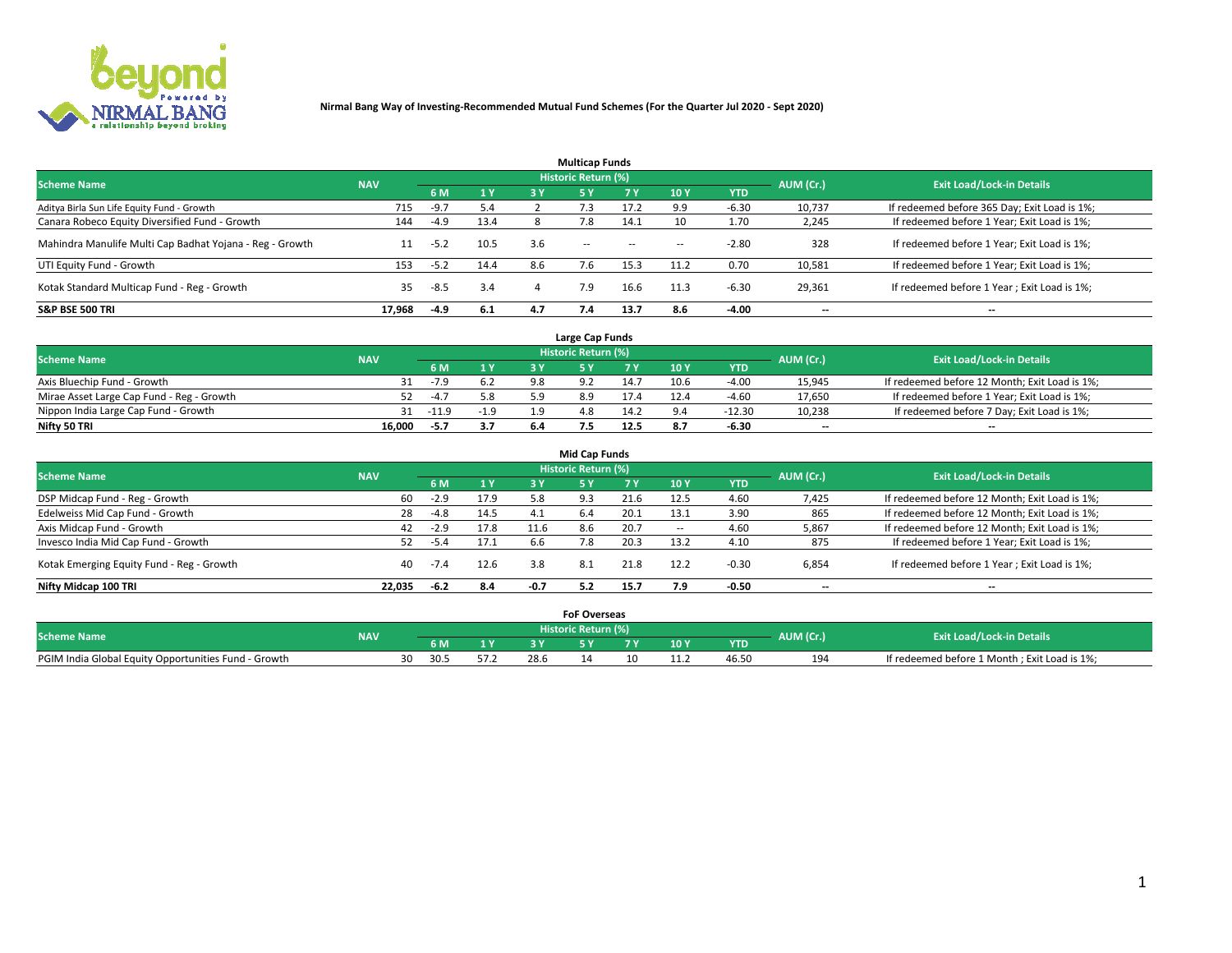

| Large & Midcap                                   |            |        |      |      |                     |      |      |            |                          |                                              |  |  |  |  |
|--------------------------------------------------|------------|--------|------|------|---------------------|------|------|------------|--------------------------|----------------------------------------------|--|--|--|--|
| <b>Scheme Name</b>                               | <b>NAV</b> |        |      |      | Historic Return (%) |      |      |            | AUM (Cr.)                | <b>Exit Load/Lock-in Details</b>             |  |  |  |  |
|                                                  |            | 6 M    | 1 Y  | 3 Y  |                     | 7 V  | 10Y  | <b>YTD</b> |                          |                                              |  |  |  |  |
| Mirae Asset Emerging Bluechip Fund - Growth      | 58         | -2.5   | 13.2 | -8.1 |                     | 25.6 | 18∴  | 0.70       | 10,596                   | If redeemed before 1 Year; Exit Load is 1%;  |  |  |  |  |
| Canara Robeco Emerging Equities - Growth         | 99         | $-6.1$ | 15.1 |      | 9.4                 | 24.1 | 15.3 | 2.30       | 5,543                    | If redeemed before 1 Year; Exit Load is 1%;  |  |  |  |  |
| Principal Emerging Bluechip Fund - Growth        | 108        | $-6.3$ | 13.2 |      | 8.3                 | 21.1 | 12.6 | $-0.10$    | 2,015                    | If redeemed before 365 Day; Exit Load is 1%; |  |  |  |  |
| Invesco India Growth Opportunities Fund - Growth | 34         | -8.5   | 5.2  |      |                     |      | 10.4 | -5.20      | 2,703                    | If redeemed before 1 Year; Exit Load is 1%;  |  |  |  |  |
| Sundaram Large and Mid Cap Fund - Reg - Growth   | 34         | -11.6  | 3.1  | 4.8  |                     |      |      | $-8.30$    | 1,196                    | If redeemed before 365 Day; Exit Load is 1%; |  |  |  |  |
| NIFTY Large Midcap 250 TRI                       | 7.282      | $-4.8$ | 8.5  | 4.4  |                     | 16   |      | $-1.80$    | $\overline{\phantom{a}}$ | $- -$                                        |  |  |  |  |

|                                                     |            |        |                | <b>Focused Funds</b>       |      |        |            |                          |                                               |
|-----------------------------------------------------|------------|--------|----------------|----------------------------|------|--------|------------|--------------------------|-----------------------------------------------|
| <b>Scheme Name</b>                                  | <b>NAV</b> |        |                | <b>Historic Return (%)</b> |      |        |            | AUM (Cr.)                | <b>Exit Load/Lock-in Details</b>              |
|                                                     |            | 6 M    | 1 <sub>V</sub> |                            |      | 10 Y   | <b>YTD</b> |                          |                                               |
| Axis Focused 25 Fund - Growth                       | 29         | $-9.2$ | 6.7            | 9.8                        | 15.6 | $\sim$ | $-4.70$    | 11,043                   | If redeemed before 12 Month; Exit Load is 1%; |
| ICICI Prudential Focused Equity Fund - Ret - Growth |            |        | 10.6           | 6.6                        | 12.6 |        | 7.60       | 755                      | If redeemed before 1 Year; Exit Load is 1%;   |
| SBI Focused Equity Fund - Growth                    | 147        | $-9.3$ | 9.1            |                            |      | 13.4   | $-3.9c$    | 9,506                    | If redeemed before 1 Year; Exit Load is 1%;   |
| S&P BSE 500 TRI                                     | 17.968     | -4.9   | 6.1            |                            | 13.7 |        | $-4.00$    | $\overline{\phantom{a}}$ | $- -$                                         |

| <b>Small Cap Funds</b>       |       |                                                |      |  |  |      |                 |            |       |                                             |  |  |  |
|------------------------------|-------|------------------------------------------------|------|--|--|------|-----------------|------------|-------|---------------------------------------------|--|--|--|
| <b>Scheme Name</b>           |       | Historic Return (%)<br>AUM (Cr.)<br><b>NAV</b> |      |  |  |      |                 |            |       | <b>Exit Load/Lock-in Details</b>            |  |  |  |
|                              |       | 6 M                                            | 1 Y  |  |  |      | 10 <sub>Y</sub> | <b>YTD</b> |       |                                             |  |  |  |
| HDFC Small Cap Fund - Growth | 38    | -5.                                            |      |  |  |      |                 | $-2.60$    | 7,851 | If redeemed before 1 Year; Exit Load is 1%; |  |  |  |
| SBI Small Cap Fund - Growth  |       | $-0.7$                                         | 18.4 |  |  | 25 Q |                 | 6.90       | 4.270 | If redeemed before 1 Year; Exit Load is 1%; |  |  |  |
| Nifty Smallcap 100 TRI       | 6,929 | -8.6                                           | 3.8  |  |  | 12.6 | 4.3             | $-3.30$    | $- -$ | $- -$                                       |  |  |  |

| ELSS Schemes (Tax Saving u/s 80-C)           |            |        |      |                            |           |        |                          |            |                          |                                  |  |  |  |
|----------------------------------------------|------------|--------|------|----------------------------|-----------|--------|--------------------------|------------|--------------------------|----------------------------------|--|--|--|
| <b>Scheme Name</b>                           | <b>NAV</b> |        |      | <b>Historic Return (%)</b> |           |        |                          |            | AUM (Cr.)                | <b>Exit Load/Lock-in Details</b> |  |  |  |
|                                              |            | - 6 M  | 1Y   | 3 Y                        | <b>5Y</b> | 7 Y    | 10 Y                     | <b>YTD</b> |                          |                                  |  |  |  |
| Aditya Birla Sun Life Tax Relief 96 - Growth |            | $-5.0$ | 9.3  | 43                         |           |        | 10.1                     | $-2.50$    | 10,383                   | Nil                              |  |  |  |
| Axis Long Term Equity Fund - Growth          | 47         | $-9.8$ | 6.1  | 7.5                        |           | 18.9   | 14.5                     | $-5.10$    | 21,051                   | Nil                              |  |  |  |
| Canara Robeco Equity Tax Saver Fund - Growth |            | $-4.4$ | 14.9 | 8.8                        | 8.4       |        | 10.3                     | 3.40       | 1,089                    | Nil                              |  |  |  |
| Invesco India Tax Plan - Growth              | 53.        | $-7.6$ | 8.9  | 6.3                        |           | 16.9   | 11.4                     | $-2.10$    | 1,075                    | Nil                              |  |  |  |
| Mirae Asset Tax Saver Fund - Reg - Growth    | 19         | $-2.7$ | 10.1 |                            | $- -$     | $\sim$ | $\overline{\phantom{a}}$ | $-1.40$    | 3,858                    | Nil                              |  |  |  |
| S&P BSE 200 TRI                              | 5,804      | -4.9   | 5.7  |                            |           | 13.7   | 8.9                      | -4.50      | $\overline{\phantom{a}}$ | $- -$                            |  |  |  |

# 2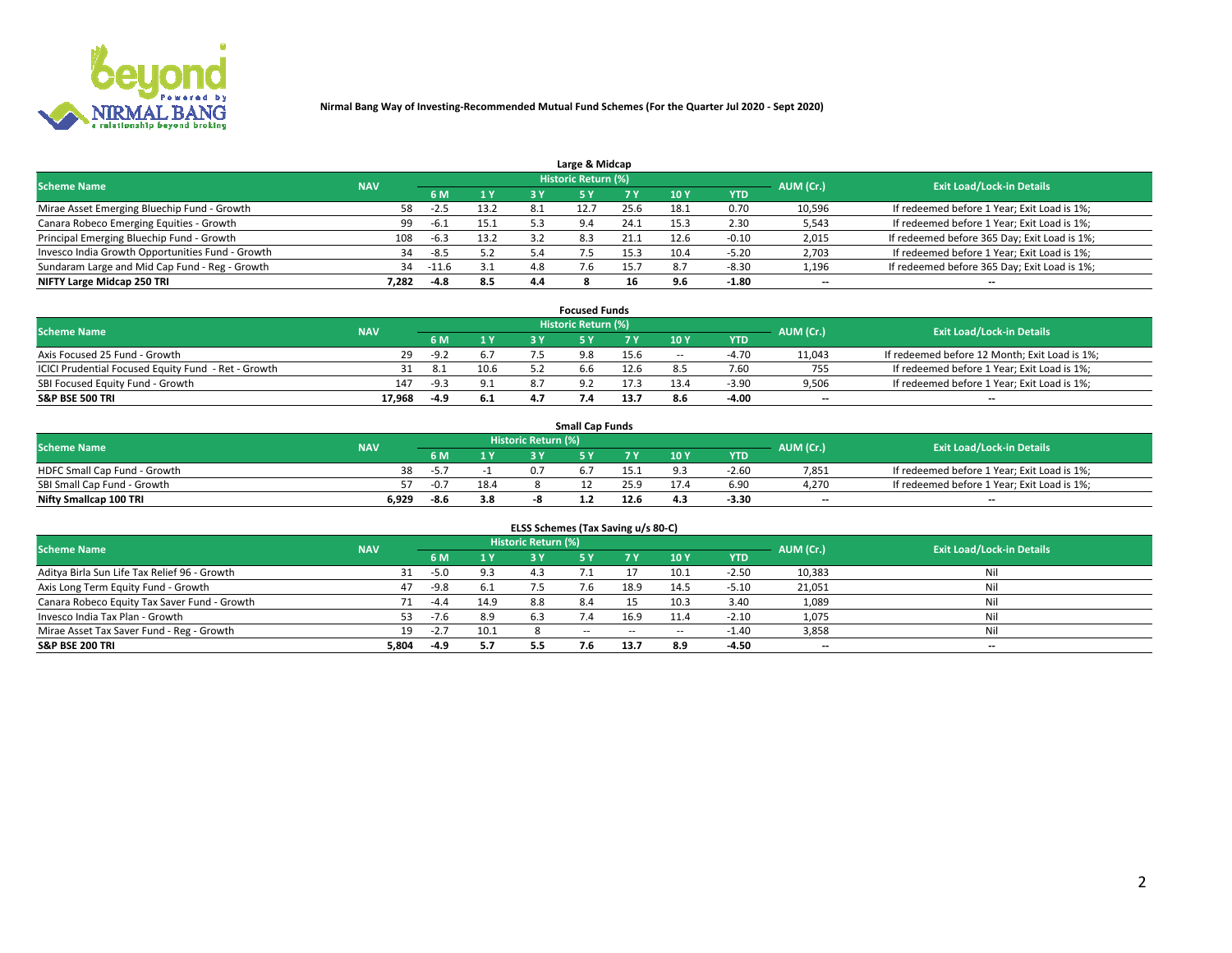

|                                                        |            |            |     |                            | <b>Solution Oriented</b> |      |                          |            |                          |                                                                     |
|--------------------------------------------------------|------------|------------|-----|----------------------------|--------------------------|------|--------------------------|------------|--------------------------|---------------------------------------------------------------------|
| <b>Scheme Name</b>                                     | <b>NAV</b> |            |     | <b>Historic Return (%)</b> |                          |      |                          |            | AUM (Cr.)                | <b>Exit Load/Lock-in Details</b>                                    |
|                                                        |            | <b>6 M</b> | 1 Y | 3 Y                        |                          |      | 10Y                      | <b>YTD</b> |                          |                                                                     |
|                                                        |            |            |     |                            |                          |      |                          |            |                          | If redeemed before 1 Year; Exit Load is 3%; If redeemed bet. 1 Year |
| <b>HDFC Childrens Gift Fund</b>                        | 125        | $-1.9$     | 7.5 | 5.2                        |                          | 14.7 | 12.2                     | 0.40       | 3.211                    | to 2 Year; Exit Load is 2%; If redeemed bet. 2 Year to 3 Year; Exit |
|                                                        |            |            |     |                            |                          |      |                          |            |                          | Load is 1%;                                                         |
| Tata Retirement Savings Fund - Moderate Plan - Reg     | 31         | $-3.0$     | 9.9 | 4.9                        | 8.5                      | 16.4 | --                       | $-0.60$    | 1,140                    | If redeemed before 61 Month; Exit Load is 1%;                       |
| Tata Retirement Savings Fund - Progressive Plan - Reg  | 30         | $-5.2$     | 8.8 |                            | 9.2                      | 16.1 | $\overline{\phantom{a}}$ | $-2.80$    | 776                      | If redeemed before 61 Month; Exit Load is 1%;                       |
| Tata Retirement Savings Fund - Reg - Conservative Plan | 22         | 2.5        | 9.4 | 5.8                        |                          | 10.1 | --                       | 4.90       | 141                      | If redeemed before 61 Month; Exit Load is 1%;                       |
| S&P BSE 200 TRI                                        | 5,804      | $-4.9$     | 5.7 | 5.5                        | 7.6                      | 13.7 | 8.9                      | $-4.50$    | $\overline{\phantom{a}}$ | $- -$                                                               |

|                                                    |            |        |              |                            | <b>Index Fund</b> |      |      |            |                          |                                               |
|----------------------------------------------------|------------|--------|--------------|----------------------------|-------------------|------|------|------------|--------------------------|-----------------------------------------------|
| <b>Scheme Name</b>                                 | <b>NAV</b> |        |              | <b>Historic Return (%)</b> |                   |      |      |            | AUM (Cr.)                | <b>Exit Load/Lock-in Details</b>              |
|                                                    |            | 6 M    | $\sqrt{1}$ Y | 2 V                        |                   |      | 10 Y | <b>YTD</b> |                          |                                               |
| HDFC Index Fund-NIFTY 50 Plan                      | 103        | -6.3   | 2.8          |                            |                   | 11.9 | ם ד  | $-7.00$    | 1.746                    | If redeemed before 3 Day; Exit Load is 0.25%; |
| ICICI Prudential Nifty Next 50 Index Fund - Growth |            | $-3.7$ | 6.9          |                            |                   | 14.8 |      | $-2.50$    | 768                      | Nil                                           |
| UTI Nifty Index Fund - Growth                      |            | -6.1   |              |                            |                   |      |      | -6.70      | 2,571                    | Nil                                           |
| Nifty 50 TRI                                       | 16.000     | $-5.7$ | 3.7          |                            |                   | 12.5 | 8.7  | -6.30      | $\overline{\phantom{a}}$ | $- -$                                         |

|                                       |            |                |      |                            | <b>Contra/Value Fund</b> |      |     |            |                          |                                             |
|---------------------------------------|------------|----------------|------|----------------------------|--------------------------|------|-----|------------|--------------------------|---------------------------------------------|
| <b>Scheme Name</b>                    | <b>NAV</b> |                |      | <b>Historic Return (%)</b> |                          |      |     |            | AUM (Cr.)                | <b>Exit Load/Lock-in Details</b>            |
|                                       |            |                | 1 V  |                            |                          | 7 V  | 10Y | <b>YTD</b> |                          |                                             |
| Invesco India Contra Fund - Growth    | 50         | $-4$ $\degree$ | 11.9 |                            |                          | 19.8 |     | 1.30       | 4,952                    | If redeemed before 1 Year; Exit Load is 1%; |
| UTI Value Opportunities Fund - Growth | 63         | -6.3           |      |                            |                          |      |     | $-2.9C$    | 4,251                    | If redeemed before 1 Year; Exit Load is 1%; |
| <b>S&amp;P BSE 500 TRI</b>            | 17.968     | -4.9           | 6.1  |                            |                          |      |     | $-4.00$    | $\overline{\phantom{a}}$ | $- -$                                       |

| Sector/Thematic                                                           |            |        |         |                     |            |            |                          |            |           |                                               |  |  |  |
|---------------------------------------------------------------------------|------------|--------|---------|---------------------|------------|------------|--------------------------|------------|-----------|-----------------------------------------------|--|--|--|
| <b>Scheme Name</b>                                                        | <b>NAV</b> |        |         | Historic Return (%) |            |            |                          |            | AUM (Cr.) | <b>Exit Load/Lock-in Details</b>              |  |  |  |
|                                                                           |            | 6 M    | 1 Y     | 3 Y                 | <b>5Y</b>  | <b>7 Y</b> | 10Y                      | <b>YTD</b> |           |                                               |  |  |  |
| Canara Robeco Consumer Trends Fund - Reg - Growth                         | 42         | $-8.1$ | 12.2    | 7.2                 | 9.8        | 17.2       | 11.6                     | $-1.10$    | 390       | If redeemed before 1 Year; Exit Load is 1%;   |  |  |  |
| Mirae Asset Great Consumer Fund - Growth                                  | 36         | $-6.3$ | 9.7     |                     | 10         | 15.8       | $\overline{\phantom{a}}$ | $-4.10$    | 959       | If redeemed before 1 Year; Exit Load is 1%;   |  |  |  |
| <b>ICICI Prudential Technology Fund - Growth</b>                          | 72         | 15.8   | 21.8    | 21.9                | 10.7       | 17.6       | 15.8                     | 23.80      | 475       | If redeemed before 15 Day; Exit Load is 1%;   |  |  |  |
| Nippon India Pharma Fund - Growth                                         | 222        | 34.3   | 60.3    | 22.8                | 7.6        | 18.2       | 15.4                     | 45.90      | 3,496     | If redeemed before 1 Month; Exit Load is 1%;  |  |  |  |
| BNP Paribas India Consumption Fund - Reg - Growth                         | 13         | $-6.2$ | 14.5    | $\sim$ $\sim$       | $\sim$ $-$ | $\sim$     | $\overline{\phantom{a}}$ | 1.80       | 531       | If redeemed before 12 Month; Exit Load is 1%; |  |  |  |
| ICICI Prudential Banking and Financial Services Fund - Retail -<br>Growth | 51         | -27.3  | $-17.4$ | $-4.7$              | 5.6        | 16.4       | 10.7                     | $-27.50$   | 2,633     | If redeemed before 15 Day; Exit Load is 1%;   |  |  |  |
| <b>S&amp;P BSE 500 TRI</b>                                                | 17.968     | -4.9   | 6.1     | 4.7                 | 7.4        | 13.7       | 8.6                      | $-4.00$    | $- -$     | --                                            |  |  |  |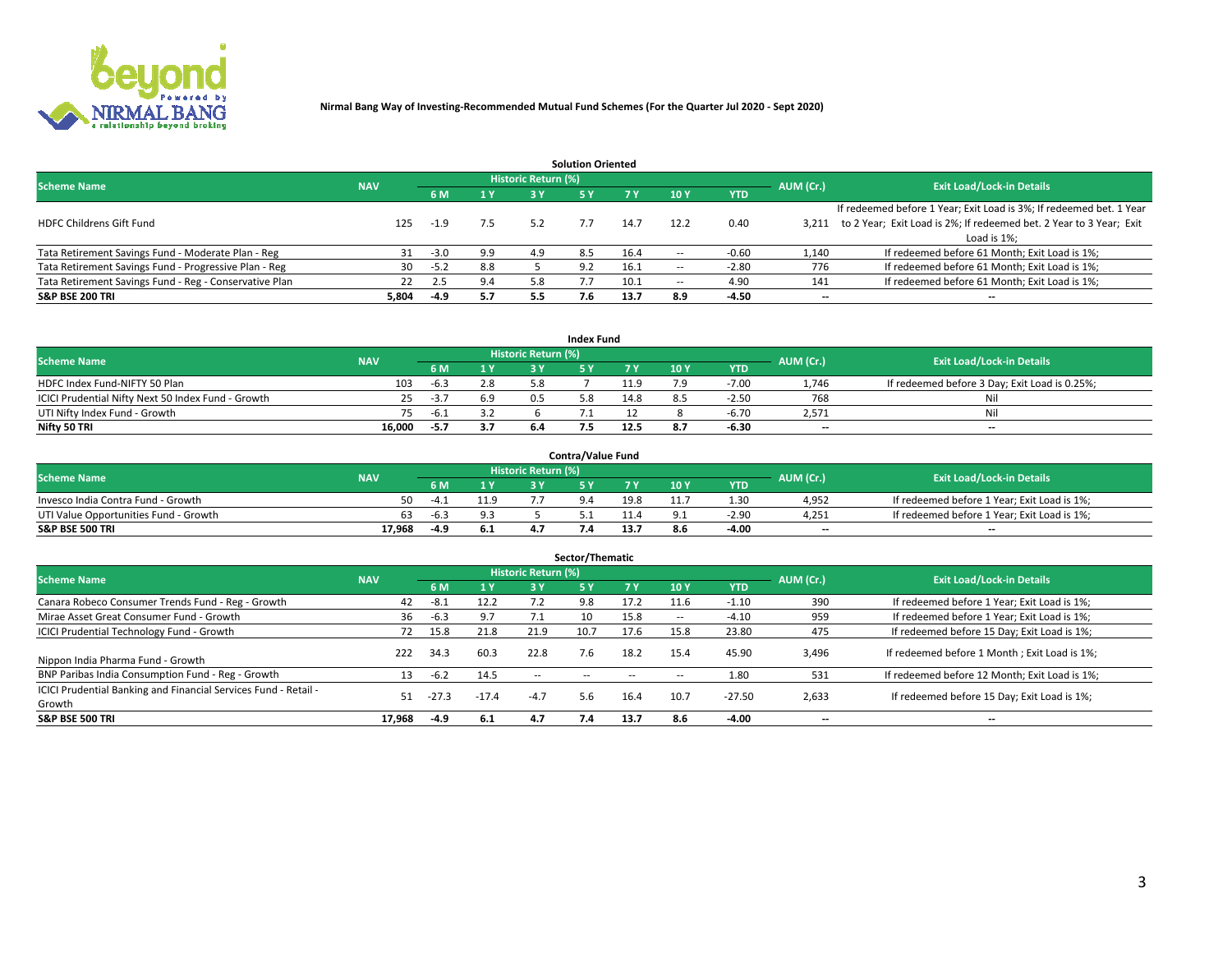

| <b>Dynamic Asset Allocation Funds</b>                   |                                                                                                                 |        |     |     |     |        |     |            |                          |                                                 |  |  |  |  |  |
|---------------------------------------------------------|-----------------------------------------------------------------------------------------------------------------|--------|-----|-----|-----|--------|-----|------------|--------------------------|-------------------------------------------------|--|--|--|--|--|
|                                                         | <b>Historic Return (%)</b><br><b>Exit Load/Lock-in Details</b><br><b>Scheme Name</b><br>AUM (Cr.)<br><b>NAV</b> |        |     |     |     |        |     |            |                          |                                                 |  |  |  |  |  |
|                                                         |                                                                                                                 | 6 M    | 1 Y | 3 Y |     |        | 10Y | <b>YTD</b> |                          |                                                 |  |  |  |  |  |
| ICICI Prudential Balanced Advantage Fund - Reg - Growth | 38                                                                                                              | $-0.7$ | 8.7 | 6.5 | 7.6 | 12.9   |     | 0.20       | 26,139                   | If redeemed before 1 Year; Exit Load is 1%;     |  |  |  |  |  |
| Invesco India Dynamic Equity Fund - Growth              | 30                                                                                                              | $-3.7$ | 4.2 |     |     | 1.8    | 8.9 | $-1.30$    | 757                      | If redeemed before 3 Month; Exit Load is 0.25%; |  |  |  |  |  |
| Nippon India Balanced Advantage Fund - Growth           | 94                                                                                                              | -2.5   | 5.1 | 4.9 |     | 13.1   | 8.9 | $-0.40$    | 2,876                    | If redeemed before 12 Month; Exit Load is 1%;   |  |  |  |  |  |
| SBI Dynamic Asset Allocation Fund - Reg - Growth        |                                                                                                                 | $-3.2$ | 1.4 | 3.8 |     | $\sim$ | --  | $-3.90$    | 593                      | If redeemed before 12 Month; Exit Load is 1%;   |  |  |  |  |  |
| NIFTY 50 Hybrid Composite Debt 65:35 Index              | 10,607                                                                                                          | 0.0    | 8.2 |     | 8.6 | 12     | 9.1 | 0.40       | $\overline{\phantom{a}}$ | $- -$                                           |  |  |  |  |  |

| <b>Hybrid Aggressive</b>                        |                                                                                                          |        |     |     |     |        |                          |            |                          |                                               |  |  |  |  |  |
|-------------------------------------------------|----------------------------------------------------------------------------------------------------------|--------|-----|-----|-----|--------|--------------------------|------------|--------------------------|-----------------------------------------------|--|--|--|--|--|
|                                                 | Historic Return (%)<br><b>Exit Load/Lock-in Details</b><br><b>Scheme Name</b><br>AUM (Cr.)<br><b>NAV</b> |        |     |     |     |        |                          |            |                          |                                               |  |  |  |  |  |
|                                                 |                                                                                                          | 6 M    | 1 Y | RУ  |     |        | 10Y                      | <b>YTD</b> |                          |                                               |  |  |  |  |  |
| Canara Robeco Equity Hybrid Fund - Growth       | 173                                                                                                      |        |     |     |     | 15.7   |                          | 3.20       | 3,231                    | If redeemed before 1 Year; Exit Load is 1%;   |  |  |  |  |  |
| SBI Equity Hybrid Fund - Growth                 | 142                                                                                                      | -5.9   | 6.3 |     |     |        | 10.6                     | $-2.80$    | 31,434                   | If redeemed before 12 Month; Exit Load is 1%; |  |  |  |  |  |
| Mirae Asset Hybrid - Equity Fund - Reg - Growth | 15                                                                                                       | $-1.8$ |     | 6.3 | 8.9 | $\sim$ | $\overline{\phantom{a}}$ | $-1.70$    | 3,645                    | If redeemed before 1 Year; Exit Load is 1%;   |  |  |  |  |  |
| ICICI Prudential Equity & Debt Fund - Growth    | 133                                                                                                      | $-3.6$ | 3.9 |     |     | 14.3   | 11.7                     | $-4.70$    | 17,403                   | If redeemed before 1 Year; Exit Load is 1%;   |  |  |  |  |  |
| NIFTY 50 Hybrid Composite Debt 65:35 Index      | 10.607                                                                                                   | 0.0    | 8.2 |     |     |        |                          | 0.40       | $\overline{\phantom{a}}$ | $- -$                                         |  |  |  |  |  |

| <b>Arbitrage Fund</b>                      |            |      |     |                     |  |       |     |            |           |                                                 |  |  |  |  |
|--------------------------------------------|------------|------|-----|---------------------|--|-------|-----|------------|-----------|-------------------------------------------------|--|--|--|--|
| <b>Scheme Name</b>                         | <b>NAV</b> |      |     | Historic Return (%) |  |       |     |            | AUM (Cr.) | <b>Exit Load/Lock-in Details</b>                |  |  |  |  |
|                                            |            | 1 M. | 3 M | 6 M                 |  |       |     | <b>YTD</b> |           |                                                 |  |  |  |  |
| IDFC Arbitrage Fund - Reg - Growth         |            | 2.8  | 2.2 |                     |  |       |     | 4.00       | 7,596     | If redeemed before 1 Month; Exit Load is 0.25%; |  |  |  |  |
| Kotak Equity Arbitrage Fund - Reg - Growth | 28         |      |     |                     |  |       |     | 4.70       | 15,364    | If redeemed before 30 Day; Exit Load is 0.25%;  |  |  |  |  |
| Tata Arbitrage Fund - Reg - Growth         |            |      |     |                     |  | $- -$ | $-$ | 5.50       | 2,125     | If redeemed before 30 Day; Exit Load is 0.25%;  |  |  |  |  |
| Nippon India Arbitrage Fund - Growth       | 20         |      |     |                     |  |       |     | 4.70       | 7,576     | If redeemed before 1 Month; Exit Load is 0.25%; |  |  |  |  |

|                                                     |            |     |     |                            | Overnight Fund |           |                          |                 |                          |                                  |
|-----------------------------------------------------|------------|-----|-----|----------------------------|----------------|-----------|--------------------------|-----------------|--------------------------|----------------------------------|
| <b>Scheme Name</b>                                  | <b>NAV</b> |     |     | <b>Historic Return (%)</b> |                |           | <b>YTM</b>               | Avg             | AUM (Cr.)                | <b>Exit Load/Lock-in Details</b> |
|                                                     |            | 1 W | 2 W | 1 M                        | 3 M            | <b>1Y</b> |                          | <b>Maturity</b> |                          |                                  |
| Aditya Birla Sun Life Overnight Fund - Reg - Growth | 1,090      |     |     |                            | 2.9            |           | 3.24                     | 0.00            | 6,538                    | Nil                              |
| HDFC Overnight Fund - Growth                        | 2,987      |     |     |                            | 2.9            |           | 3.15                     | 0.01            | 13,165                   | Nil                              |
| ICICI Prudential Overnight Fund - Reg - Growth      | 109        |     |     |                            | 2.9            |           | 3.26375                  | 0.01            | 8,645                    | Nil                              |
| Nippon India Overnight Fund - Reg - Growth          | 108        | 3.0 |     |                            | 2.9            | 4         | 3.17                     | 0.01            | 4,508                    | Nil                              |
| Kotak Overnight Fund - Reg - Growth                 | 1.077      | 2.9 |     |                            | 2.9            |           |                          | 0.01            | 4,494                    | Nil                              |
| <b>CRISIL Liquid Fund Index</b>                     | $- -$      | 4.5 | 4.3 | 4.1                        | 4.2            | 5.4       | $\overline{\phantom{a}}$ | $- -$           | $\overline{\phantom{a}}$ | --                               |

#### **Overnight Fund**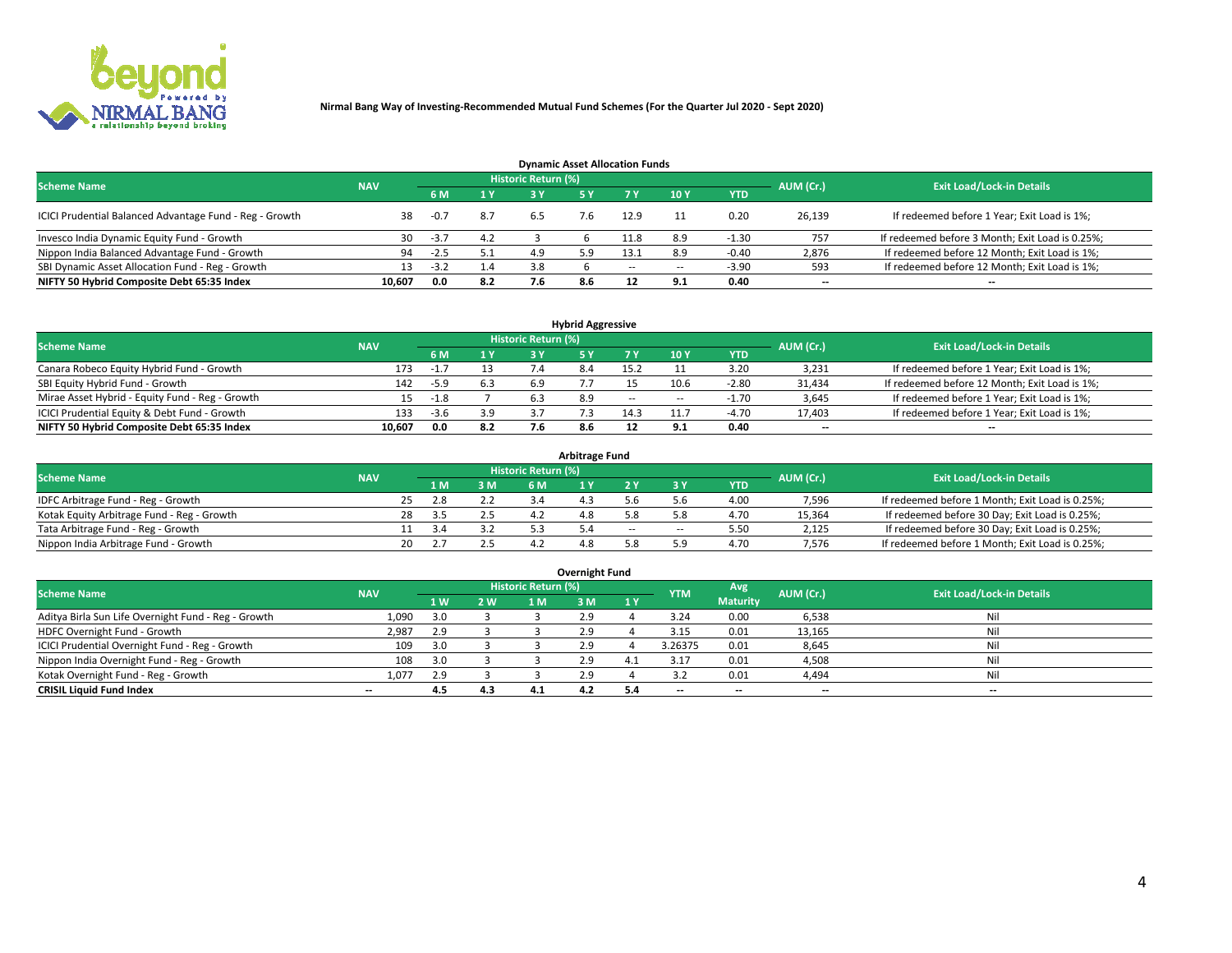

| <b>Liquid Funds</b>                              |            |                      |     |                     |     |     |            |                 |           |                                  |  |  |  |  |
|--------------------------------------------------|------------|----------------------|-----|---------------------|-----|-----|------------|-----------------|-----------|----------------------------------|--|--|--|--|
| <b>Scheme Name</b>                               | <b>NAV</b> |                      |     | Historic Return (%) |     |     | <b>YTM</b> | Avg             | AUM (Cr.) | <b>Exit Load/Lock-in Details</b> |  |  |  |  |
|                                                  |            | $4 \,$ W $^{\prime}$ | 2 W | 1 M                 | M   | 1 Y |            | <b>Maturity</b> |           |                                  |  |  |  |  |
| Aditya Birla Sun Life Liquid Fund - Reg - Growth | 323        | 3.8                  | 3.6 |                     |     |     | 3.63       | 0.10            | 38,375    | *Ref Footnote                    |  |  |  |  |
| ICICI Prudential Liquid Fund - Reg - Growth      | 297        | 3.8                  | 3.6 | 3.4                 |     |     | 3.64078    | 0.11            | 54,835    | *Ref Footnote                    |  |  |  |  |
| Kotak Liquid Fund - Reg - Growth                 | 4,064      |                      | 3.5 |                     |     |     | 3.49       | 0.10            | 32,611    | *Ref Footnote                    |  |  |  |  |
| Nippon India Liquid Fund - Growth                | 4,905      | 3.8                  | 3.6 | -5.4                |     |     | 3.51       | 0.12            | 29,334    | *Ref Footnote                    |  |  |  |  |
| Mahindra Manulife Liquid Fund - Reg - Growth     | 1,304      | 3.8                  | 3.7 | 3.5                 |     |     |            | 0.10            | 2,032     | *Ref Footnote                    |  |  |  |  |
| <b>CRISIL Liquid Fund Index</b>                  | $- -$      | 4.5                  | 4.3 | 4.1                 | 4.2 |     | --         | $- -$           | --        | $\overline{\phantom{a}}$         |  |  |  |  |

| <b>Ultra Short Fund</b>                      |            |      |     |                     |     |       |            |                 |                          |                                  |  |  |  |
|----------------------------------------------|------------|------|-----|---------------------|-----|-------|------------|-----------------|--------------------------|----------------------------------|--|--|--|
| <b>Scheme Name</b>                           | <b>NAV</b> |      |     | Historic Return (%) |     |       | <b>YTM</b> | Avg             | AUM (Cr.)                | <b>Exit Load/Lock-in Details</b> |  |  |  |
|                                              |            | 1 M. | 3 M | 6 M                 | 1 Y |       |            | <b>Maturity</b> |                          |                                  |  |  |  |
| HDFC Ultra Short Term Fund - Reg - Growth    |            | 4.5  |     |                     |     | $- -$ | 4.57       | 0.58            | 10.760                   | Ni                               |  |  |  |
| L&T Ultra Short Term Fund - Growth           |            |      |     |                     |     |       |            | 0.45            | 2,095                    | Ni                               |  |  |  |
| <b>NIFTY Ultra Short Duration Debt Index</b> | 4,162      | 4.3  | 5.4 |                     | b.b |       | $-$        | $- -$           | $\overline{\phantom{a}}$ | $-$                              |  |  |  |

| <b>Money Market Fund</b>                                |            |       |     |                     |  |       |                          |                 |                          |                                  |  |  |  |  |
|---------------------------------------------------------|------------|-------|-----|---------------------|--|-------|--------------------------|-----------------|--------------------------|----------------------------------|--|--|--|--|
| <b>Scheme Name</b>                                      | <b>NAV</b> |       |     | Historic Return (%) |  |       | <b>YTM</b>               | Avg             | AUM (Cr.)                | <b>Exit Load/Lock-in Details</b> |  |  |  |  |
|                                                         |            | 1 M   | 3 M | 6 M                 |  | 3 Y   |                          | <b>Maturity</b> |                          |                                  |  |  |  |  |
| Aditya Birla Sun Life Money Manager Fund - Reg - Growth | 278        | - 4.5 | 7.2 | 8.1                 |  |       | 3.98                     | 0.52            | 9,611                    | Nil                              |  |  |  |  |
| HDFC Money Market Fund - Growth                         | 4.317      | -4.6  |     | 8.4                 |  |       | 4.04                     | 0.53            | 9,713                    | Nil                              |  |  |  |  |
| Tata Money Market Fund - Reg - Growth                   | 3,550      | 4.3   | .   |                     |  |       | 4.07458                  | 0.48            | 535                      | Nil                              |  |  |  |  |
| <b>CRISIL Liquid Fund Index</b>                         | $- -$      | 4.1   | 4.2 | 4.9                 |  | $- -$ | $\overline{\phantom{a}}$ | $- -$           | $\overline{\phantom{a}}$ | $\overline{\phantom{a}}$         |  |  |  |  |

|                                       |            |      |       |                     | <b>Short Term Fund</b> |     |      |                 |           |                                  |
|---------------------------------------|------------|------|-------|---------------------|------------------------|-----|------|-----------------|-----------|----------------------------------|
| <b>Scheme Name</b>                    | <b>NAV</b> |      |       | Historic Return (%) |                        |     | YTM  | Avg             | AUM (Cr.) | <b>Exit Load/Lock-in Details</b> |
|                                       |            | 1 M. | 3 M   | 6 M                 | l M                    | 2 V |      | <b>Maturity</b> |           |                                  |
| HDFC Short Term Debt Fund - Growth    |            |      | . . - |                     |                        |     | 0.17 | .<br>3.5.       | 12,737    | N                                |
| Nippon India Short Term Fund - Growth |            |      | 11.9  |                     |                        |     | 4۰.د | 2.63            | 8,291     | M                                |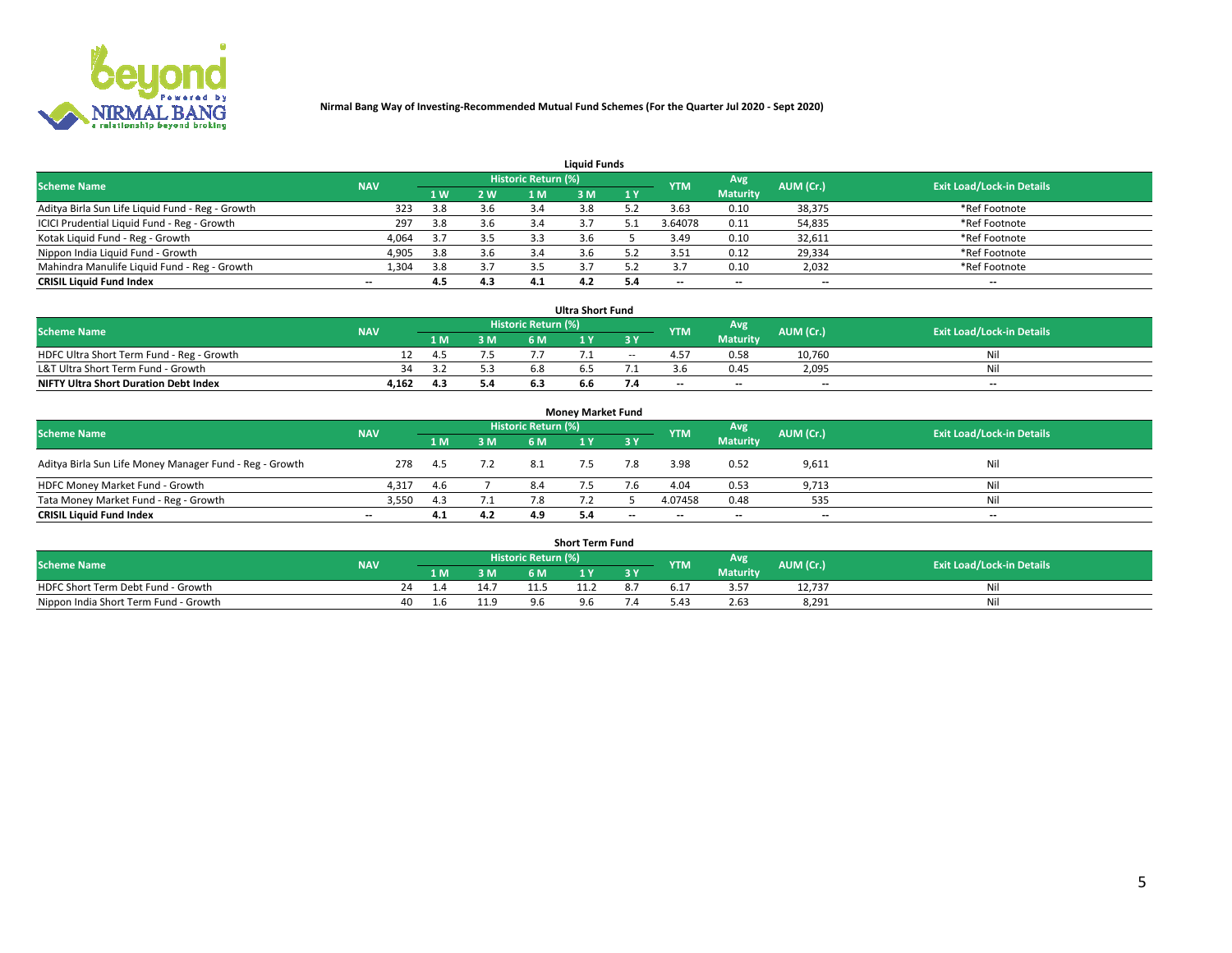

|                                           | <b>Low Duration Fund</b> |      |     |                     |     |     |            |                 |           |                                  |  |  |  |  |  |
|-------------------------------------------|--------------------------|------|-----|---------------------|-----|-----|------------|-----------------|-----------|----------------------------------|--|--|--|--|--|
| <b>Scheme Name</b>                        | <b>NAV</b>               |      |     | Historic Return (%) |     |     | <b>YTM</b> | Avg             | AUM (Cr.) | <b>Exit Load/Lock-in Details</b> |  |  |  |  |  |
|                                           |                          | L M. | 3 M |                     |     | 3 Y |            | <b>Maturity</b> |           |                                  |  |  |  |  |  |
| Axis Treasury Advantage Fund - Growth     | 2.340                    | 4.0  | 9.6 | 8.6                 | 8.2 |     | 4.18       | 0.95            | 6,334     | Nil                              |  |  |  |  |  |
| Canara Robeco Savings Fund - Reg - Growth |                          |      |     | I.Ь                 |     |     | 3.98       | 1.02            | 1,200     | Nil                              |  |  |  |  |  |
| IDFC Low Duration Fund - Reg - Growth     | 30                       |      | 8.8 |                     |     |     | 4.01       | 1.01            | 5,326     | Nil                              |  |  |  |  |  |

| <b>Banking &amp; PSU Bond Funds</b>                 |            |     |        |      |                     |      |     |            |                 |           |                                  |  |  |  |
|-----------------------------------------------------|------------|-----|--------|------|---------------------|------|-----|------------|-----------------|-----------|----------------------------------|--|--|--|
| <b>Scheme Name</b>                                  | <b>NAV</b> |     |        |      | Historic Return (%) |      |     | <b>YTM</b> | Avg             | AUM (Cr.) | <b>Exit Load/Lock-in Details</b> |  |  |  |
|                                                     |            |     | 1 M.   | 3 M  | 6 M                 |      |     |            | <b>Maturity</b> |           |                                  |  |  |  |
| HDFC Banking and PSU Debt Fund - Reg - Growth       |            |     |        | 13.5 | 10.4                | 10.8 | 8.2 | 6.05       | 3.44            | 7.544     | Ni                               |  |  |  |
| Kotak Banking and PSU Debt Fund - Reg - Growth      |            | 49. | $-1.4$ | 12.6 | 10.4                | 10.8 |     |            | 4.37            | 7,830     | Ni                               |  |  |  |
| Nippon India Banking & PSU Debt Fund - Reg - Growth |            | 16  | $-0.4$ | 11.6 | 11 C                |      |     | 4.98       | 3.35            | 5.425     | Ni                               |  |  |  |

| <b>Corporate Bond Funds</b>                         |            |         |      |                            |      |  |            |          |           |                                                |  |  |  |  |
|-----------------------------------------------------|------------|---------|------|----------------------------|------|--|------------|----------|-----------|------------------------------------------------|--|--|--|--|
| <b>Scheme Name</b>                                  | <b>NAV</b> |         |      | <b>Historic Return (%)</b> |      |  | <b>YTM</b> | Avg      | AUM (Cr.) | <b>Exit Load/Lock-in Details</b>               |  |  |  |  |
|                                                     |            |         | 3 M  | 6 M                        |      |  |            | Maturity |           |                                                |  |  |  |  |
| ICICI Prudential Corporate Bond Fund - Reg - Growth |            | $-0.3$  | 13.9 | 11.8                       | 10.9 |  | 5.19       | 3.82     | 17.389    | Nil                                            |  |  |  |  |
| L&T Triple Ace Bond Fund - Reg - Growth             | 56         | $-12.8$ | 11.3 |                            |      |  | 6.31       | 8.02     | 4,580     | If redeemed before 3 Month; Exit Load is 0.5%; |  |  |  |  |
| Kotak Corporate Bond Fund - Std - Growth            | 2.820      |         | 13.2 | 10.4                       |      |  |            | 2.11     | 5,267     | Nil                                            |  |  |  |  |

| <b>Credit Risk Fund</b>                    |            |    |     |      |                     |      |     |            |                 |           |                                                                       |  |  |  |
|--------------------------------------------|------------|----|-----|------|---------------------|------|-----|------------|-----------------|-----------|-----------------------------------------------------------------------|--|--|--|
| <b>Scheme Name</b>                         | <b>NAV</b> |    |     |      | Historic Return (%) |      |     | <b>YTM</b> | <b>Avg</b>      | AUM (Cr.) | <b>Exit Load/Lock-in Details</b>                                      |  |  |  |
|                                            |            |    | 1 M | 3 M  | 6 M                 |      | 3 Y |            | <b>Maturity</b> |           |                                                                       |  |  |  |
| ICICI Prudential Credit Risk Fund - Growth |            | 23 | 6.8 | 14.6 | 8.1                 | 10.2 | 7.9 | 8.94       | 2.93            | 6,556     | If redeemed before 1 Year; Exit Load is 1%;                           |  |  |  |
| HDFC Credit Risk Debt Fund - Reg - Growth  |            |    | 4.0 | 17.7 |                     |      |     |            | 3.07            | 6,258     | If redeemed before 12 Month; Exit Load is 1%; If redeemed bet. 12     |  |  |  |
|                                            |            |    |     |      |                     |      |     |            |                 |           | Month to 18 Month; Exit Load is 0.5%;                                 |  |  |  |
|                                            |            |    |     |      |                     |      |     |            |                 |           | If redeemed before 12 Month; Exit Load is 3%; If redeemed bet. 12     |  |  |  |
| SBI Credit Risk Fund - Growth              |            |    |     | 13.7 |                     |      | 6.6 | 7.97       | 3.61            |           | 3,848 Month to 24 Month; Exit Load is 1.5%; If redeemed bet. 24 Month |  |  |  |
|                                            |            |    |     |      |                     |      |     |            |                 |           | to 36 Month; Exit Load is 0.75%;                                      |  |  |  |

| <b>Floater Fund</b>                      |            |    |     |      |                     |      |   |            |                        |           |                                  |
|------------------------------------------|------------|----|-----|------|---------------------|------|---|------------|------------------------|-----------|----------------------------------|
| <b>Scheme Name</b>                       | <b>NAV</b> |    |     |      | Historic Return (%) |      |   | <b>YTM</b> | Avg<br><b>Maturity</b> | AUM (Cr.) | <b>Exit Load/Lock-in Details</b> |
|                                          |            |    | 1 M | ЗM   | 6 M                 | - 17 | . |            |                        |           |                                  |
| Nippon India Floating Rate Fund - Growth |            | ٦Δ |     | 14.2 |                     | 10.9 |   |            | 2.87                   | 13,568    | NL                               |